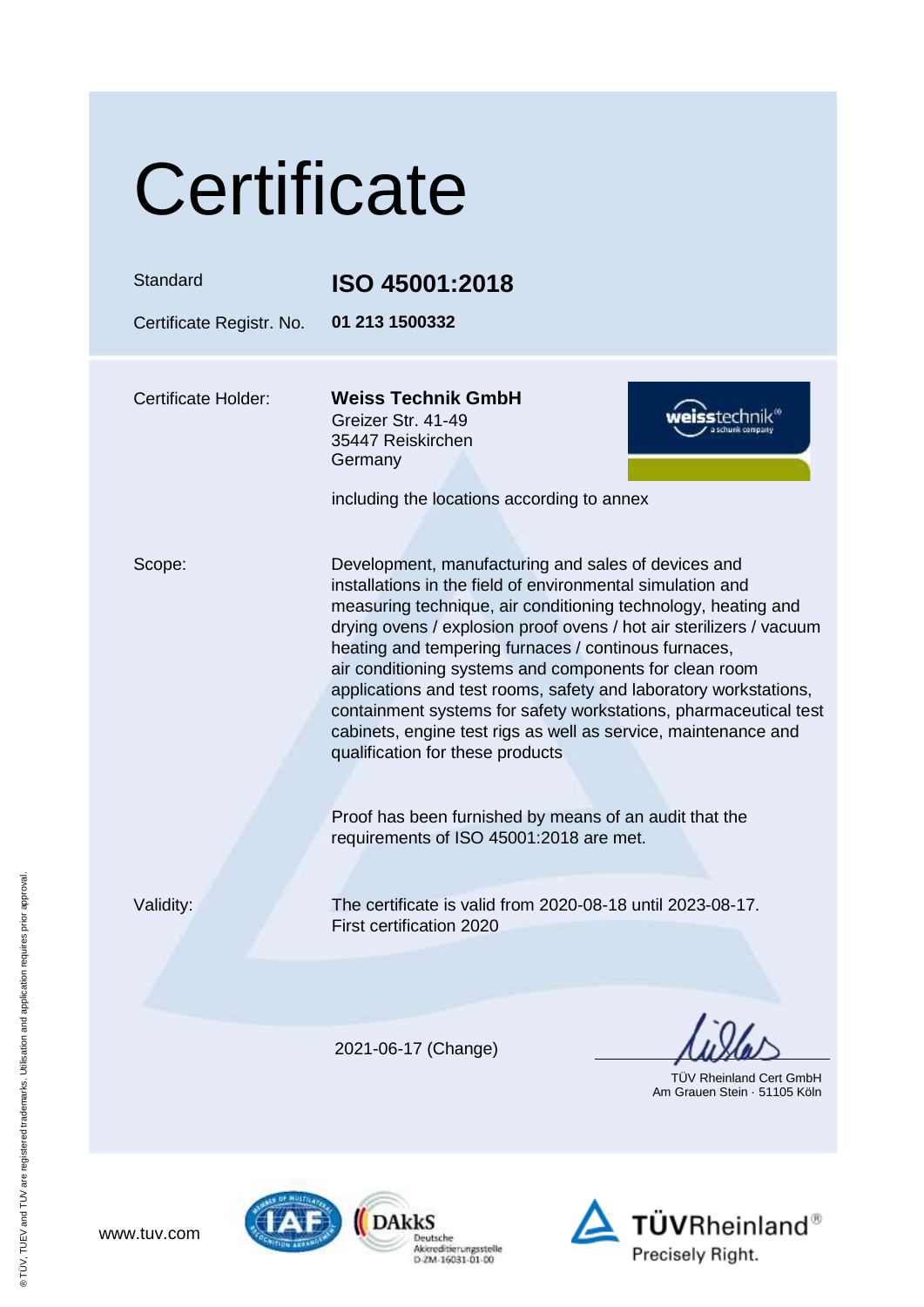Standard **ISO 45001:2018**

Certificate Registr. No. **01 213 1500332**

### **No. Location Scope**

 $\overline{101}$ Weiss Technik GmbH Greizer Str. 41-49 35447 Reiskirchen Germany

- /02 Weiss Technik GmbH Greizer Str. 41-49 35447 Reiskirchen Germany
- /03 Weiss Technik GmbH Wärmetechnik Greizer Str. 41-49 35447 Reiskirchen **Germany**
- /04 Weiss Technik GmbH Beethovenstr. 34 72336 Balingen Germany

Development, manufacturing and sales of devices and installations in the field of environmental simulation and measuring technique, air conditioning technology, heating and drying ovens / explosion proof ovens / hot air sterilizers / vacuum heating and tempering furnaces / continous furnaces,air conditioning systems and components for clean room applications and test rooms, safety and laboratory workstations, containment systems for safety workstations, pharmaceutical test cabinets, engine test rigs as well as service, maintenance and qualification for these products

Development, manufacture and sale of devices and installations in the field of environmental simulation and measuring technique as well as service, maintenance and qualification for these products

Development, manufacture and sale of heating and drying ovens / explosion proof ovens / hot air sterilizers / vacuum ovens / heating and tempering furnaces / continous furnaces and systems as well as servicing of these products

Development, manufacture and sale of devices and installations in the field of environmental simulation and measuring technique

Page 1 of 4

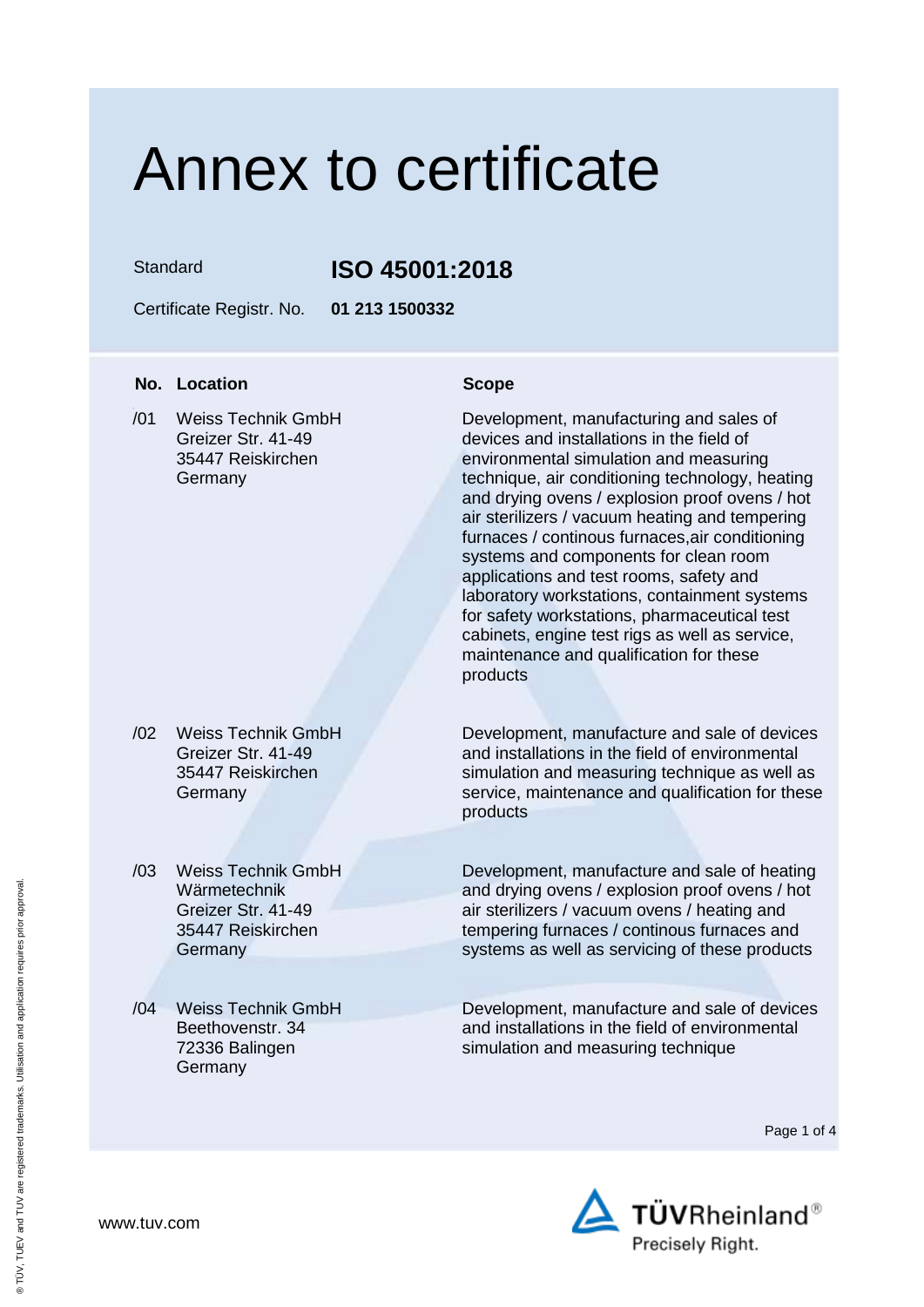Standard **ISO 45001:2018**

Certificate Registr. No. **01 213 1500332**

- /05 Weiss Technik GmbH Automotive Testing Solutions Farnhornstieg 3 22525 Hamburg **Germany**
- /06 Weiss Technik GmbH Automotive System Solutions Korntaler Landstr. 86 70499 Stuttgart **Germany**
- /07 Weiss Technik AG Brügglistr. 2 8852 Altendorf **Switzerland**

Manufacture and sale of devices and installations in the field of environmental simulation and measuring technique as well as servicing of these products

Development, manufacture and sale of devices and installations in the field of environmental simulation and measuring technique, engine test rigs as well as servicing of these products

Sale of devices and installations in the field of environmental simulation and measuring technique, air conditioning technology, heating and drying ovens / explosion proof ovens / hot air sterilizers / vacuum heating and tempering furnaces / continous furnaces and systems / air conditioning systems and components for clean room applications and test rooms, safety and laboratory workstations, containment systems for safety workstations, pharmaceutical test cabinets as well as service, maintenance and qualification for these products

/09 Weiss Technik Technisches Außenbüro Hamburg Farnhornstieg 3 22525 Hamburg **Germany** 

Sales of equipment and systems in the field of environmental simulation, measurement technology, climatic engineering and thermal engineering

Page 2 of 4

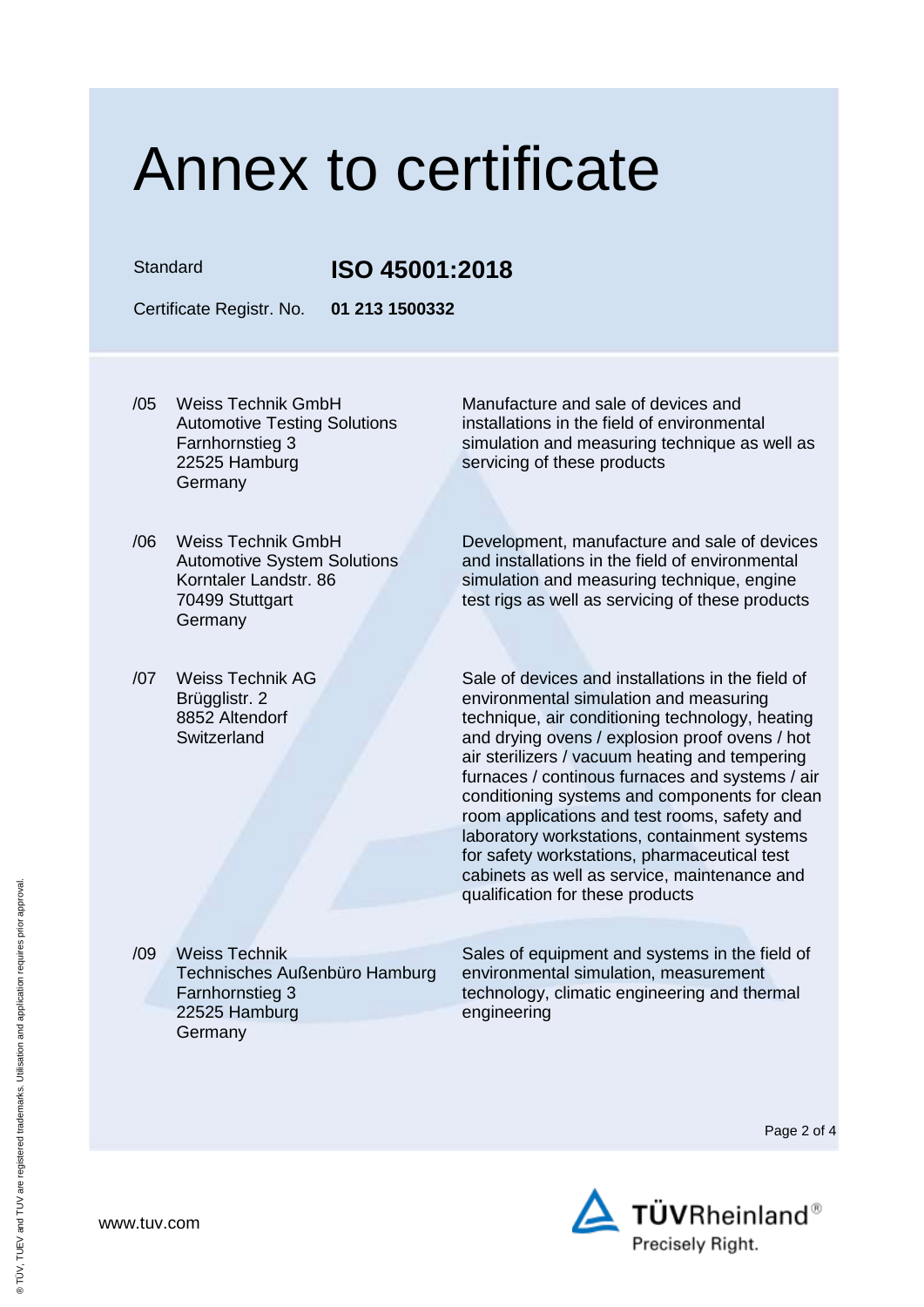### Standard **ISO 45001:2018**

Certificate Registr. No. **01 213 1500332**

/10 Weiss Technik Technisches Außenbüro Hannover Walsroder Str. 305 30855 Langenhagen Germany

Sales of equipment and systems in the field of environmental simulation, measurement technology, climatic engineering and thermal engineering

- /12 Weiss Technik Technisches Außenbüro München Wandlhamer Str. 31 82166 Gräfelfing Germany
- /15 Weiss Technik GmbH Gießener Pforte 40 35492 Linden Germany

Sales of equipment and systems in the field of environmental simulation, measurement technology, climatic engineering and thermal engineering

Development of devices and installations in the field of environmental simulation and measuring technique, air conditioning technology, heating and drying ovens / explosion proof ovens / hot air sterilizers / vacuum heating and tempering furnaces / continous furnaces and systems, air conditioning systems and components for clean room applications and test rooms, safety and laboratory workstations, containment systems for safety workstations and pharmaceutical test cabinets

/17 Weiss Klimatechnik GmbH Greizer Str. 41-49 35447 Reiskirchen **Germany** 

Development, manufacturing and sales of devices and installations in the field of air conditioning technology, air conditioning systems and components for clean room applications and test rooms, safety and laboratory workstations, containment systems for safety workstations, pharmaceutical test cabinets as well as service, maintenance and qualification for these products

Page 3 of 4



www.tuv.com